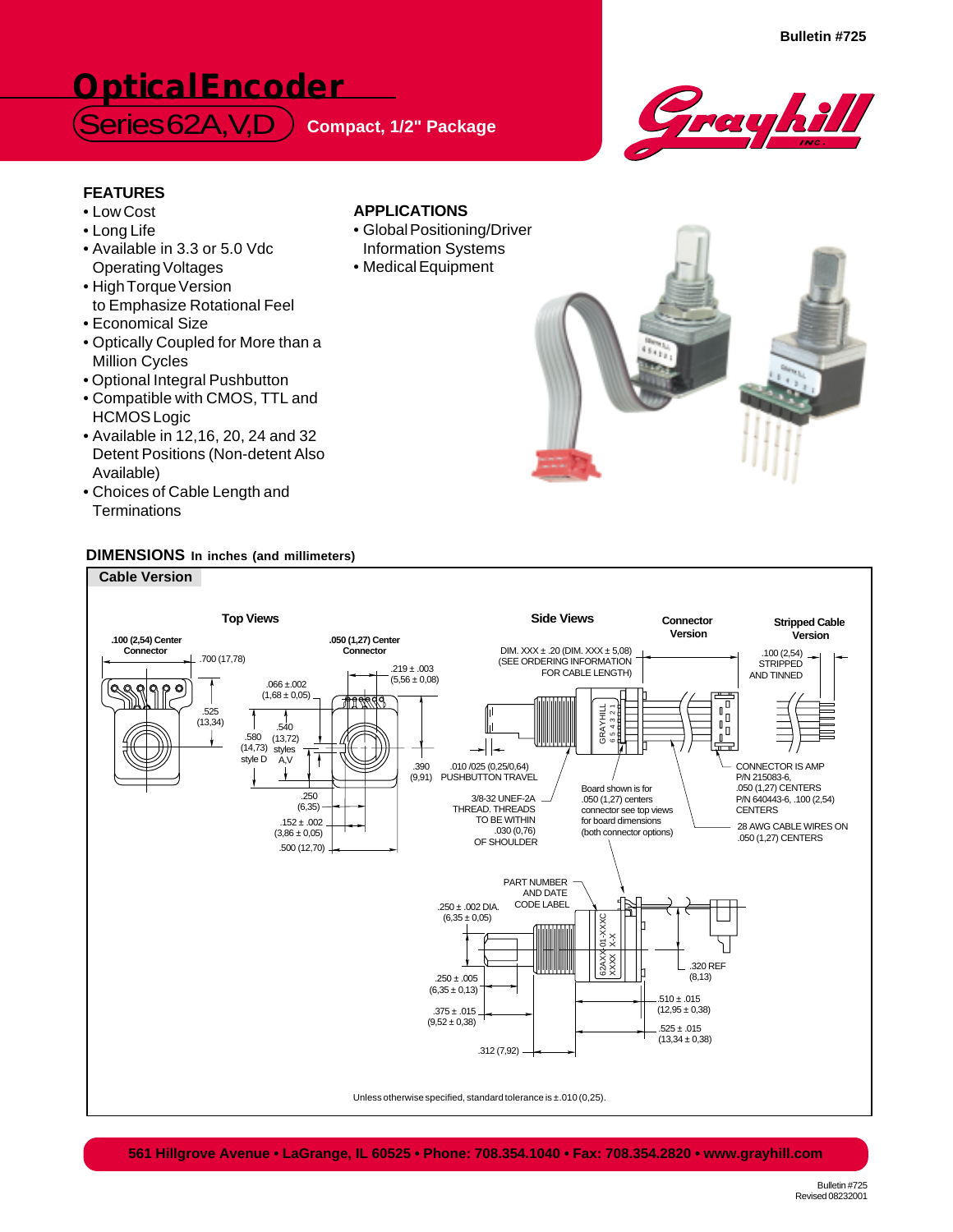**Grayhill Optical Encoder** (Series 62A, V,D) Compact,

## **DIMENSIONS** In inches (and millimeters)



## **CIRCUITRY, TRUTH TABLE, AND WAVEFORM** Standard Quadrature 2-Bit Code



**561 Hillgrove Avenue • LaGrange, IL 60525 • Phone: 708.354.1040 • Fax: 708.354.2820 • www.grayhill.com**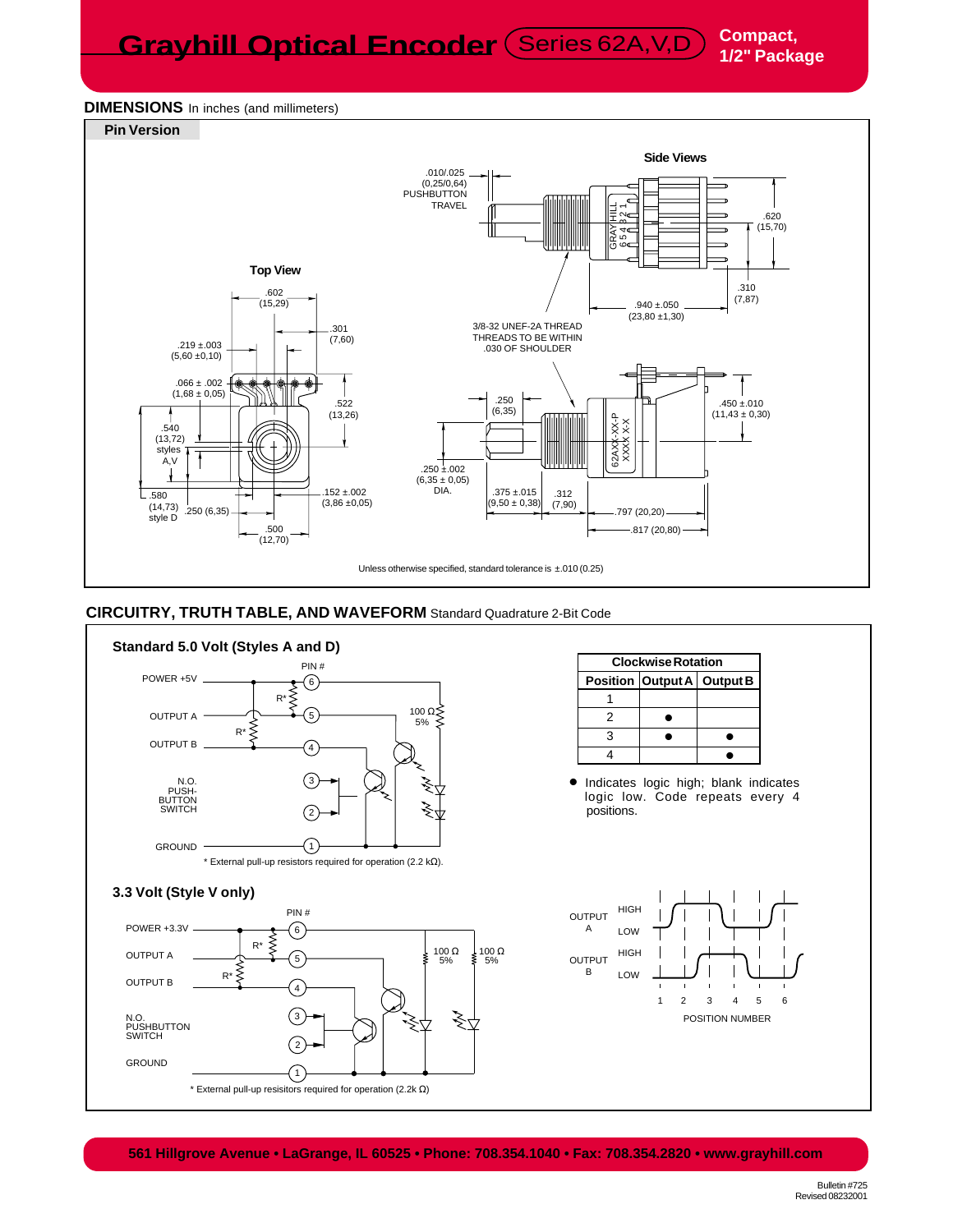**SPECIFICATIONS**

**Mechanical Ratings Rating:** 5 Vdc, 10 mA, resistive **Contact Resistance:** less than 10 ohms (TTL or CMOS compatible) **Pushbutton Life:** 3 million actuations

minimum **Contact Bounce:** less than 4 mS at make and less than 10 mS at break

**Actuation Force:** 1000 ±300 grams **Pushbutton Travel**: .010/.025 inch **Coding:** 2-bit quadrature coded output **Operating Voltage:** 5.0 ±.25 Vdc, 3.30±.125 Vdc (style V only)

**Voltage Breakdown:** 250 Vac between mutually insulated parts

**Supply Current:** 30 mA maximum **Logic Output Characterisitics:**

Logic High: 3.8 Vdc (5.0 Vdc); 2.3 (3.3 Vdc) minimum

Logic Low: 0.8 Vdc maximum

**Rotational Life:** 1,000,000 cycles minimum (One cycle is a rotation through all positions and a full return)

**Minimum Sink Current**: 2.0 mA for 5 Vdc; 1.0 mA for 3.3 Vdc

**Power Consumption:** 150 mW maximum for 5 Vdc; 80 mW for 3.3 Vdc

**Optical Rise and Fall Times:** less than 30 mS maximum

**Operating Torque:** Style A and V: 2.0 ±1.4 in-oz. initially Style D: 3.5 ±1.4 in-oz initially Non-detent: less than 1.5 in-oz initially **Shaft Push Out Force:** 45 lbs minimum

**Mounting Torque:** 15 in-lbs maximum **Terminal Strength:** 15 lbs cable pull-out force minimum

**Operating Speed:** 100 RPM maximum **Axial Shaft Play**: .010 maximum

#### **Environmental Ratings**

**Operating Temperature Range:** -40°C to 85°C **Storage Temperature Range:** -55°C to 100°C **Relative Humidity:** 90–95% at 40°C for 96 hours

**Vibration Resistance:** Harmonic motion with amplitude of 15G, within a varied 10 to 2000 Hz frequency for 12 hours per MIL-STD-202, Method 204

**Mechanical Shock:** Test 1: 100G for 6 mS, half sine, 12.3 ft/s; Test 2: 100G for 6 mS, sawtooth, 9.7 ft/s

#### **Materials and Finishes**

**Code Housing:** Reinforced thermoplastic **Shaft: Zinc or aluminum Bushing:** Zinc casting **Shaft Retaining Ring:** Stainless steel **Detent Spring:** Stainless steel **Printed Circuit Boards:** NEMA grade FR-4 gold over nickel or palladium **Terminals:** Brass, tin-plated **Mounting Hardware:** One brass, nickel-plated nut and stainless steel lockwasher supplied with each switch. Nut is 0.094 inches thick by 0.562 inches across flats. **Rotor:** Thermoplastic **Code Housing:** Thermoplastic **Pushbutton Dome:** Stainless steel **Dome Retaining Disk:** Thermoplastic **Pushbutton Housing:** Thermoplastic **Phototransistor:** Planar Silicon NPN **Infrared Emitter:** Gallium aluminum arsenide **Pushbutton Contact:** Brass, nickel-plated **Flex Cable:** 28 AWG, stranded/top coated wire, PVC coated on .050 or .100" centers (cabled version) **Header Pins:** Phospher bronze, tin-plated

**Spacer:** ABS

**Backplate/Strain Relief:** Stainless steel

#### **ORDERING INFORMATION**

### **Series Style:**  $A = \frac{1}{2^n}$  package, 5.0 Vdc Input,  $D =$  high torque w/5.0 Vdc input,  $V = 3.3$  Vdc input **Angle of Throw: Detent** Non-detent  $11 = 11.25^\circ$  or 32 positions  $15 = 15^\circ$  or 24 positions  $0.5 = 15^\circ$  or 24 positions  $15 = 15^\circ$  or 24 positions  $18 = 18^\circ$  or 20 positions 08=  $18^\circ$  or 20 positions  $22 = 22.5^\circ$  or 16 positions 02 =  $22.5^\circ$  or 16 positions  $30 = 30^\circ$  or 12 positions (Styles A&V only)  $03 = 30^\circ$  or 12 positions (Styles A&V only) **Pushbutton Option:** 01 = w/o pushbutton, 02 = with pushbutton **62A22-01-020S Termination:** S = Stripped cable; .050" centers SH = Stripped cable; .100" centers C = Connector; .050" centers CH = Connector; .100" centers  $P = Pin; .100" centers$ **Cable Length:** 020 = 2.0 inches minimum to 250 = 25.0 inches maximum. Provided in increments of  $1/2$  inch. Example  $035 = 3.5$ ",  $060 = 6.0$ ". \*Eliminate cable length if ordering pins. (Ex: 62A22-02-P) These switches have Quadrature 2-bit code output and an optional shaft actuated pushbutton switch. **Available from your local Grayhill Component Distributor.** Custom materials, styles, colors, and markings are available. Control knobs available.

For prices and discounts, contact a local Sales Office, an authorized local Distributor, or Grayhill.